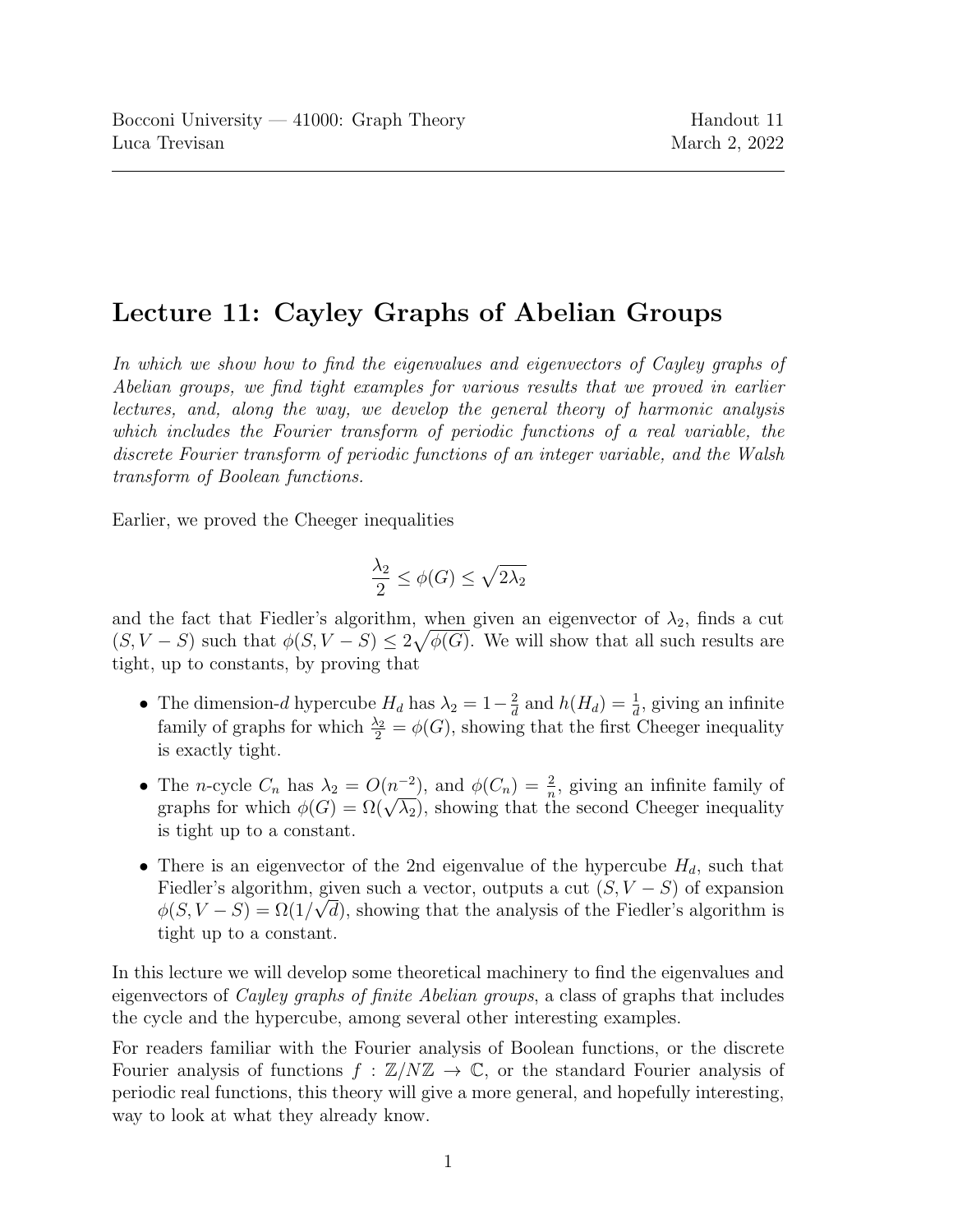## 1 Characters

We will use additive notation for groups, so, if  $\Gamma$  is a group, its unit will be denoted by 0, its group operation by +, and the inverse of element a by  $-a$ . Unless, noted otherwise, however, the definitions and results apply to non-abelian groups as well.

**Definition 1 (Character)** Let  $\Gamma$  be a group (we will also use  $\Gamma$  to refer to the set of group elements). A function  $f : \Gamma \to \mathbb{C}$  is a character of  $\Gamma$  if

- f is a group homomorphism of  $\Gamma$  into the multiplicative group  $\mathbb{C} \{0\}$ .
- for every  $x \in \Gamma$ ,  $|f(x)| = 1$

Though this definition might seem to not bear the slightest connection to our goals, the reader should hang on because we will see that finding the eigenvectors and eigenvalues of the cycle  $C_n$  is immediate once we know the characters of the group  $\mathbb{Z}/n\mathbb{Z}$ , and finding the eigenvectors and eigenvalues of the hypercube  $H_d$  is immediate once we know the characters of the group  $(\mathbb{Z}/2\mathbb{Z})^d$ .

**Remark 2 (About the Boundedness Condition)** If  $\Gamma$  is a finite group, and a is any element, then

$$
\underbrace{a + \cdots + a}_{|\Gamma| \text{ times}} = 0
$$

and so if  $f : \Gamma \to \mathbb{C}$  is a group homomorphism then

$$
1 = f(0) = f(\underbrace{a + \dots + a}_{|\Gamma| \text{ times}}) = f(a)^{|\Gamma|}
$$

and so  $f(a)$  is a root of unity and, in particular,  $|f(a)| = 1$ . This means that, for finite groups, the second condition in the definition of character is redundant.

In certain infinite groups, however, the second condition does not follow from the first, for example  $f : \mathbb{Z} \to \mathbb{C}$  defined as  $f(n) = e^n$  is a group homomorphism of  $(\mathbb{Z}, +)$  into  $(\mathbb{C} - \{0\}, \cdot)$  but it is not a character.

Just by looking at the definition, it might look like a finite group might have an infinite number of characters; the above remark, however, shows that a character of a finite group Γ must map into |Γ|-th roots of unity, of which there are only |Γ|, showing a finite  $|\Gamma|^{| \Gamma |}$  upper bound to the number of characters. Indeed, a much stronger upper bound holds, as we will prove next, after some preliminaries.

<span id="page-1-0"></span> $\sum_{a \in \Gamma} \chi(a) = 0$ **Lemma 3** If  $\Gamma$  is finite and  $\chi$  is a character that is not identically equal to 1, then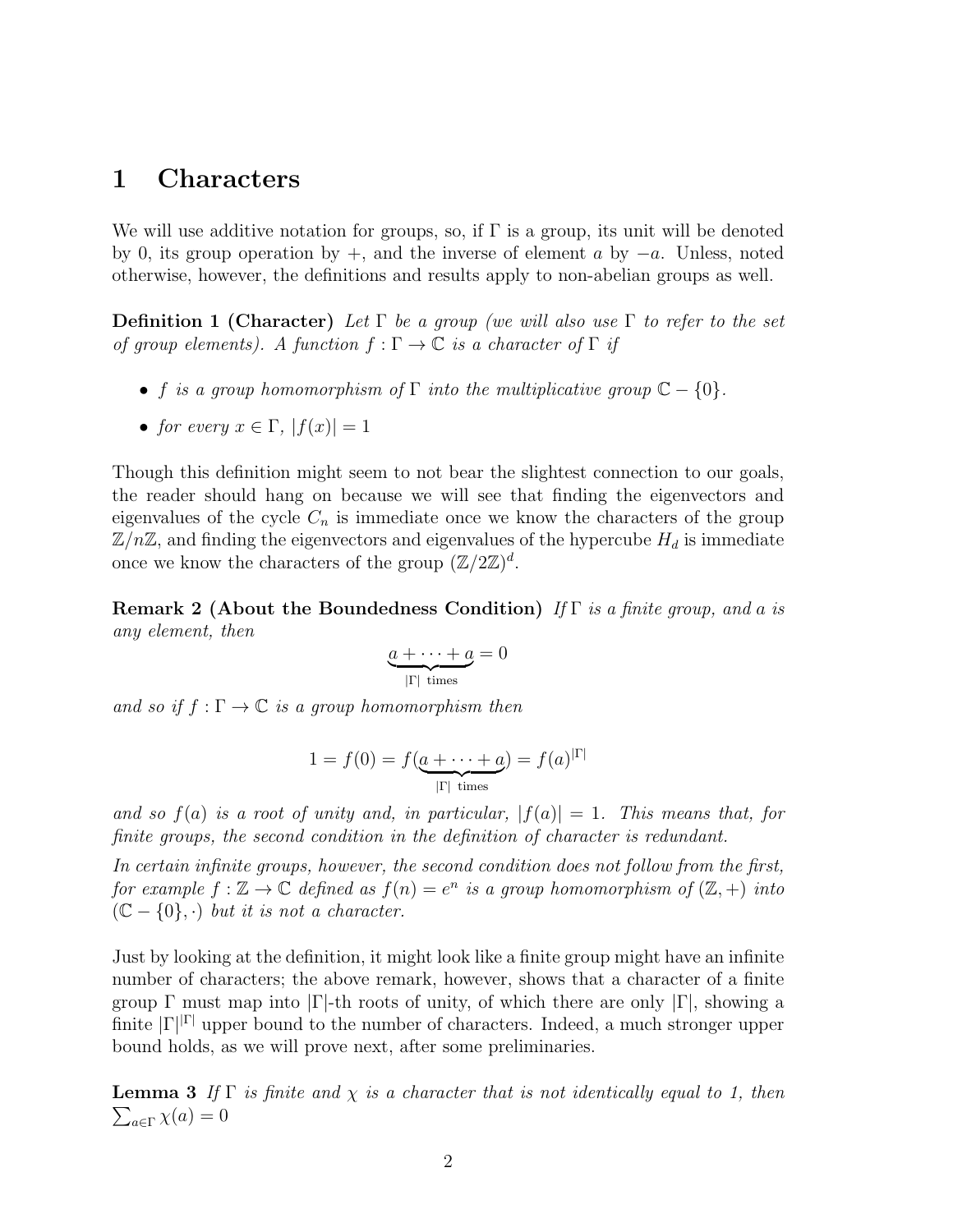**PROOF:** Let b be such that  $\chi(b) \neq 1$ . Note that

$$
\chi(b) \cdot \sum_{a \in \Gamma} \chi(a) = \sum_{a \in \Gamma} \chi(b+a) = \sum_{a \in \Gamma} \chi(a)
$$

where we used the fact that the mapping  $a \to b + a$  is a permutation. (We emphasize that even though we are using additive notation, the argument applies to non-abelian groups.) So we have

$$
(\chi(b) - 1) \cdot \sum_{a \in \Gamma} \chi(a) = 0
$$

and since we assumed  $\chi(b) \neq 1$ , it must be  $\sum_{a \in \Gamma} \chi(a) = 0$ .  $\Box$ 

If  $\Gamma$  is finite, given two functions  $f, g: \Gamma \to \mathbb{C}$ , define the inner product

$$
\langle f,g\rangle:=\sum_{a\in\Gamma}f(a)g^*(a)
$$

<span id="page-2-0"></span>**Lemma 4** If  $\chi_1, \chi_2 : \Gamma \to \mathbb{C}$  are two different characters of a finite group  $\Gamma$ , then

$$
\langle \chi_1, \chi_2 \rangle = 0
$$

We will prove Lemma [4](#page-2-0) shortly, but before doing so we note that, for a finite group  $\Gamma$ , the set of functions  $f : \Gamma \to \mathbb{C}$  is a |Γ|-dimensional vector space, and that Lemma [4](#page-2-0) implies that characters are orthogonal with respect to an inner product, and so they are linearly independent. In particular, we have established the following fact:

Corollary 5 If  $\Gamma$  is a finite group, then it has at most  $|\Gamma|$  characters.

It remains to prove Lemma [4,](#page-2-0) which follows from the next two statements, whose proof is immediate from the definitions.

**Fact 6** If  $\chi_1, \chi_2$  are characters of a group Γ, then the mapping  $x \to \chi_1(x) \cdot \chi_2(x)$  is also a character.

**Fact 7** If  $\chi$  is a character of a group  $\Gamma$ , then the mapping  $x \to \chi^*(x)$  is also a *character, and, for every x, we have*  $\chi(x) \cdot \chi^*(x) = 1$ .

To complete the proof of Lemma [4,](#page-2-0) observe that:

• the function  $\chi(x) := \chi_1(x) \cdot \chi_2^*(x)$  is a character;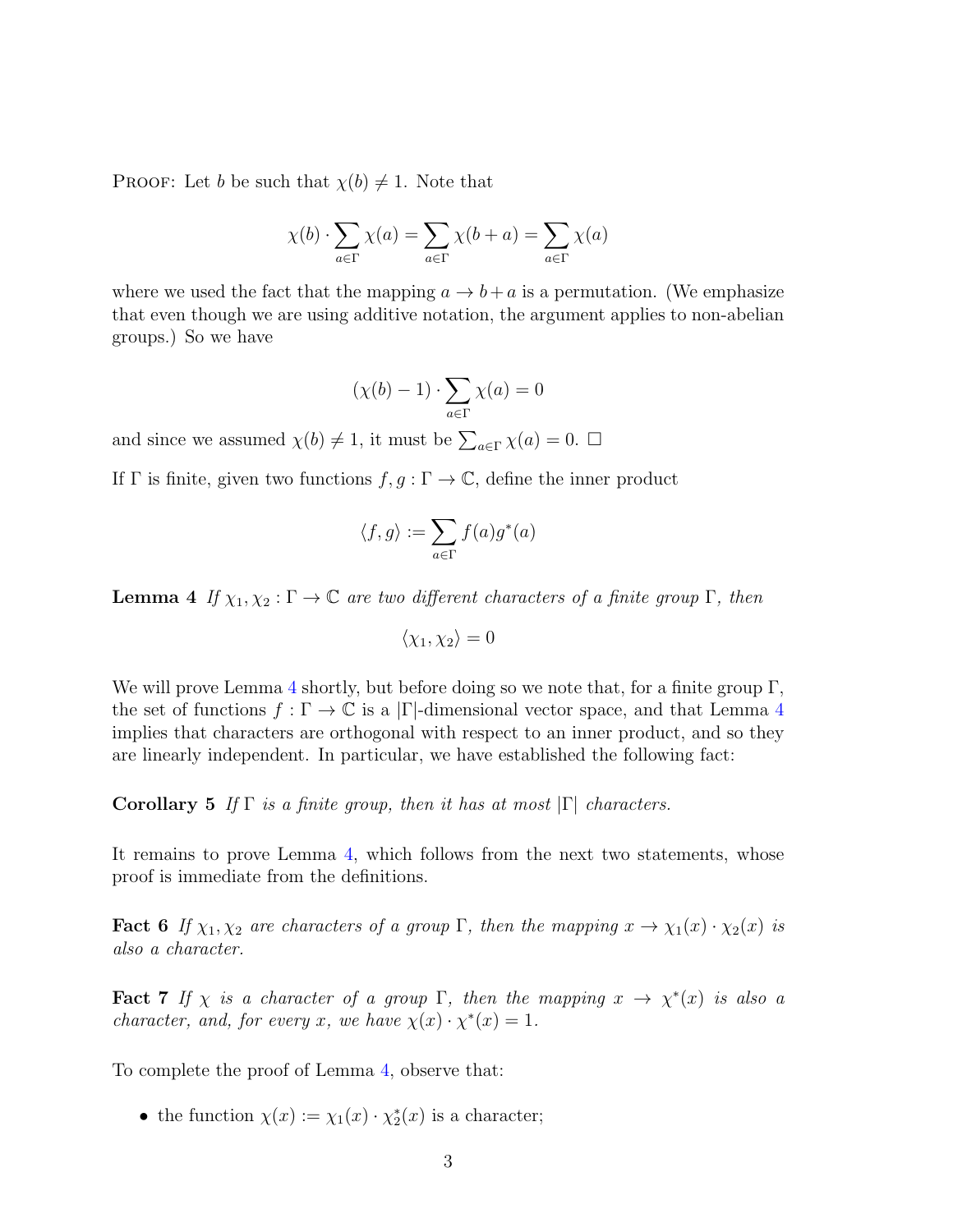- the assumption of the lemma is that there is an a such that  $\chi_1(a) \neq \chi_2(a)$ , and so, for the same element  $a, \chi(a) = \chi_1(a) \cdot \chi_2^*(a) \neq \chi_2(a) \cdot \chi_2^*(a) = 1$
- thus  $\chi$  is a character that is not identically equal to 1, and so

$$
0 = \sum_{a} \chi(a) = \langle \chi_1, \chi_2 \rangle
$$

Notice that, along the way, we have also proved the following fact:

**Fact 8** If  $\Gamma$  is a group, then the set of characters of  $\Gamma$  is also a group, with respect to the group operation of pointwise multiplication. The unit of the group is the character mapping every element to 1, and the inverse of a character is the pointwise conjugate of the character.

The group of characters is called the Pontryagin dual of  $\Gamma$ , and it is denoted by  $\widehat{\Gamma}$ .

<span id="page-3-0"></span>We now come to the punchline of this discussion.

**Theorem 9** If  $\Gamma$  is a finite abelian group, then it has exactly  $|\Gamma|$  characters.

PROOF: We give a constructive proof. We know that every finite abelian group is isomorphic to a product of cyclic groups

$$
(\mathbb{Z}/n_1\mathbb{Z}) \times (\mathbb{Z}/n_2\mathbb{Z}) \times \cdots \times (\mathbb{Z}/n_k\mathbb{Z})
$$

so it will be enough to prove that

- 1. the cyclic group  $\mathbb{Z}/n\mathbb{Z}$  has *n* characters;
- 2. if  $\Gamma_1$  and  $\Gamma_2$  are finite abelian groups with  $|\Gamma_1|$  and  $|\Gamma_2|$  characters, respectively, then their product has  $|\Gamma_1| \cdot |\Gamma_2|$  characters.

For the first claim, consider, for every  $r \in \{0, \ldots, n-1\}$ , the function

$$
\chi_r(x) := e^{2\pi i r x/n}
$$

Each such function is clearly a character (0 maps to 1,  $\chi_r(-x)$  is the multiplicative inverse of  $\chi_r(x)$ , and, recalling that  $e^{2\pi ik} = 1$  for every integer k, we also have  $\chi_r(a +$ b mod  $n$ ) =  $e^{2\pi ira/n} \cdot e^{2\pi irb/n}$ , and the values of  $\chi_r(1)$  are different for different values of r, so we get n distinct characters. This shows that  $\mathbb{Z}/n\mathbb{Z}$  has at least n characters, and we already established that it can have at most  $n$  characters.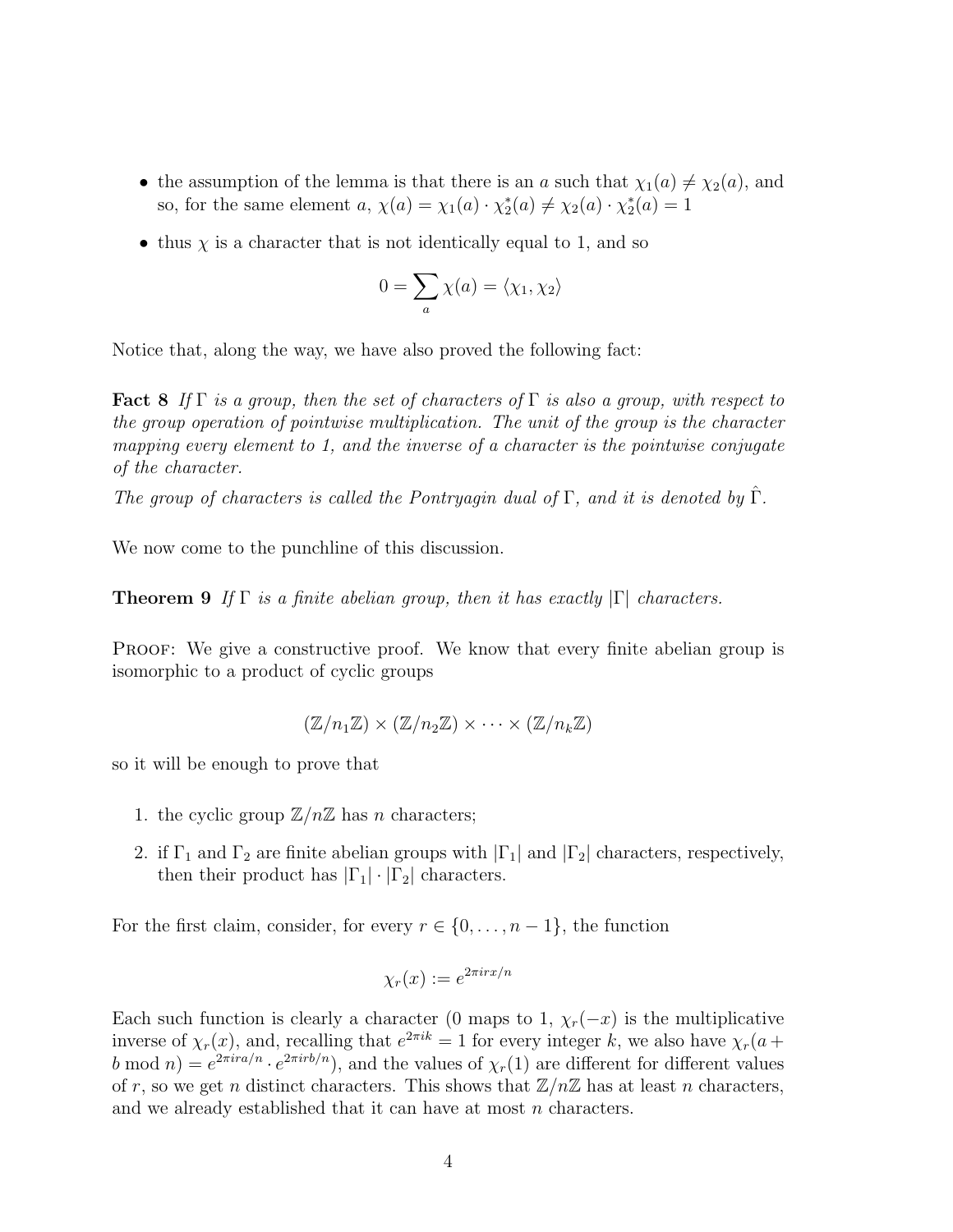For the second claim, note that if  $\chi_1$  is a character of  $\Gamma_1$  and  $\chi_2$  is a character of  $\Gamma_2$ , then it is easy to verify that the mapping  $(x, y) \to \chi_1(x) \cdot \chi_2(y)$  is a character of  $\Gamma_1 \times \Gamma_2$ . Furthermore, if  $(\chi_1, \chi_2)$  and  $(\chi'_1, \chi'_2)$  are two distinct pairs of characters, then the mappings  $\chi(x,y) := \chi_1(x) \cdot \chi_2(y)$  and  $\chi'(x,y) := \chi'_1(x) \cdot \chi'_2(y)$  are two distinct characters of  $\Gamma_1 \times \Gamma_2$ , because we either have an a such that  $\chi_1(a) \neq \chi'_1(a)$ , in which case  $\chi(a,0) \neq \chi'(a,0)$ , or we have a b such that  $\chi_2(b) \neq \chi'_2(b)$ , in which case  $\chi(0,b) \neq \chi'(0,b)$ . This shows that  $\Gamma_1 \times \Gamma_2$  has at least  $|\Gamma_1| \cdot |\Gamma_2|$  characters, and we have already established that it can have at most that many  $\Box$ 

This means that the characters of a finite abelian group  $\Gamma$  form an orthogonal basis for the set of all functions  $f : \Gamma \to \mathbb{C}$ , so that any such function can be written as a linear combination

$$
f(x) = \sum_{\chi} \hat{f}(\chi) \cdot \chi(x)
$$

For every character  $\chi$ ,  $\langle \chi, \chi \rangle = |\Gamma|$ , and so the characters are actually a scaled-up orthonormal basis, and the coefficients can be computed as

$$
\hat{f}(\chi) = \frac{1}{|\Gamma|} \sum_{x} f(x) \chi^*(x)
$$

**Example 10 (The Boolean Cube)** Consider the case  $\Gamma = (\mathbb{Z}/2\mathbb{Z})^n$ , that is the group elements are  $\{0,1\}^n$ , and the operation is bitwise xor. Then there is a character for every bit-vector  $(r_1, \ldots, r_n)$ , which is the function

$$
\chi_{r_1,\dots,r_n}(x_1,\dots,x_n) := (-1)^{r_1x_1 + \dots + r_nx_n}
$$

Every boolean function  $f: \{0,1\}^n \to \mathbb{C}$  can thus be written as

$$
f(x) = \sum_{r \in \{0,1\}^n} \hat{f}(r) \cdot (-1)^{\sum_i r_i x_i}
$$

where

$$
\hat{f}(r) = \frac{1}{2^n} \sum_{x \in \{0,1\}^n} f(x) \cdot (-1)^{\sum_i r_i x_i}
$$

which is the boolean Fourier transform.

Example 11 (The Cyclic Group) To work out another example, consider the case  $\Gamma = \mathbb{Z}/N\mathbb{Z}$ . Then every function  $f : \{0, \ldots, N-1\} \to \mathbb{C}$  can be written as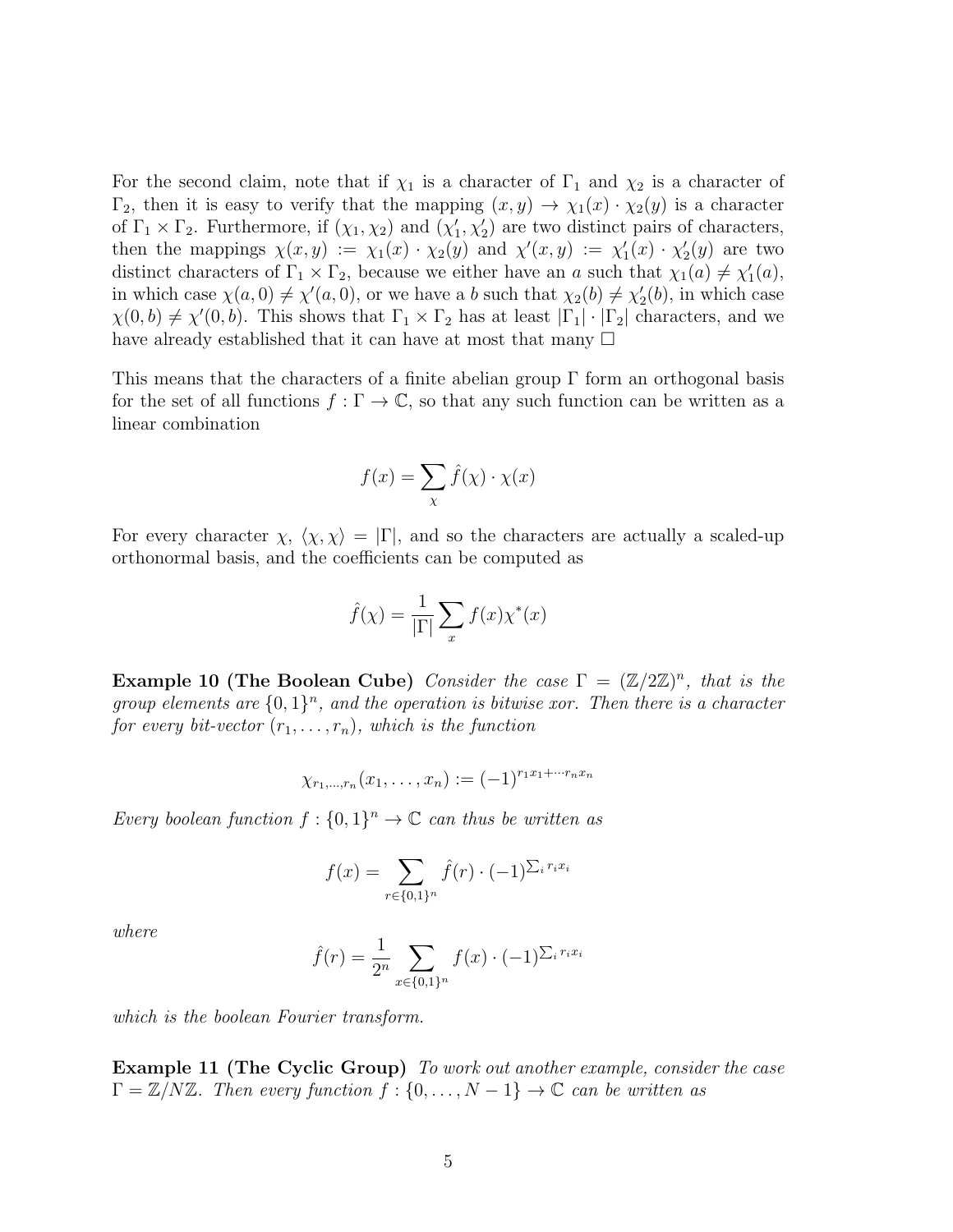$$
f(x) = \sum_{r \in \{0, ..., N-1\}} \hat{f}(r) e^{2\pi i r x/n}
$$

where

$$
\hat{f}(x) = \frac{1}{N} \sum_{x} f(x) e^{-2\pi i r x/n}
$$

which is the discrete Fourier transform.

# 2 A Look Beyond

Why is the term "Fourier transform" used in this context? We will sketch an answer to this question, although what we say from this point on is not needed for our goal of finding the eigenvalues and eigenvectors of the cycle and the hypercube.

The point is that it is possible to set up a definitional framework that unifies both what we did in the previous section with finite Abelian groups, and the Fourier series and Fourier transforms of real and complex functions.

In the discussion of the previous section, we started to restrict ourselves to finite groups  $\Gamma$  when we defined an inner product among functions  $f : \Gamma \to \mathbb{C}$ .

If  $\Gamma$  is an infinite abelian group, we can still define an inner product among functions  $f: \Gamma \to \mathbb{C}$ , but we will need to define a measure over  $\Gamma$  and restrict ourselves in the choice of functions. A measure  $\mu$  over (a sigma-algebra of subsets of)  $\Gamma$  is a Haar measure if, for every measurable subset A and element a we have  $\mu(a + A) = \mu(A)$ , where  $a + A = \{a + b : b \in A\}$ . For example, if  $\Gamma$  is finite,  $\mu(A) = |A|$  is a Haar measure. If  $\Gamma = (\mathbb{Z}, +)$ , then  $\mu(A) = |A|$  is also a Haar measure (it is ok for a measure to be infinite for some sets), and if  $\Gamma = (\mathbb{R}, +)$  then the Lebesgue measure is a Haar measure. When a Haar measure exists, it is more or less unique up to multiplicative scaling. All *locally compact topological* abelian groups have a Haar measure, a very large class of abelian groups, that include all finite ones,  $(\mathbb{Z}, +)$ ,  $(\mathbb{R}, +)$ , and so on.

Once we have a Haar measure  $\mu$  over  $\Gamma$ , and we have defined an integral for functions  $f: \Gamma \to \mathbb{C}$ , we say that a function is an element of  $L^2(\Gamma)$  if

$$
\int_{\Gamma} |f(x)|^2 d\mu(x) < \infty
$$

For example, if  $\Gamma$  is finite, then all functions  $f : \Gamma \to \mathbb{C}$  are in  $L^2(\Gamma)$ , and a function  $f : \mathbb{Z} \to \mathbb{C}$  is in  $L^2(\mathbb{Z})$  if the series  $\sum_{n \in \mathbb{Z}} |f(n)|^2$  converges.

If  $f, g \in L^2(\Gamma)$ , we can define their inner product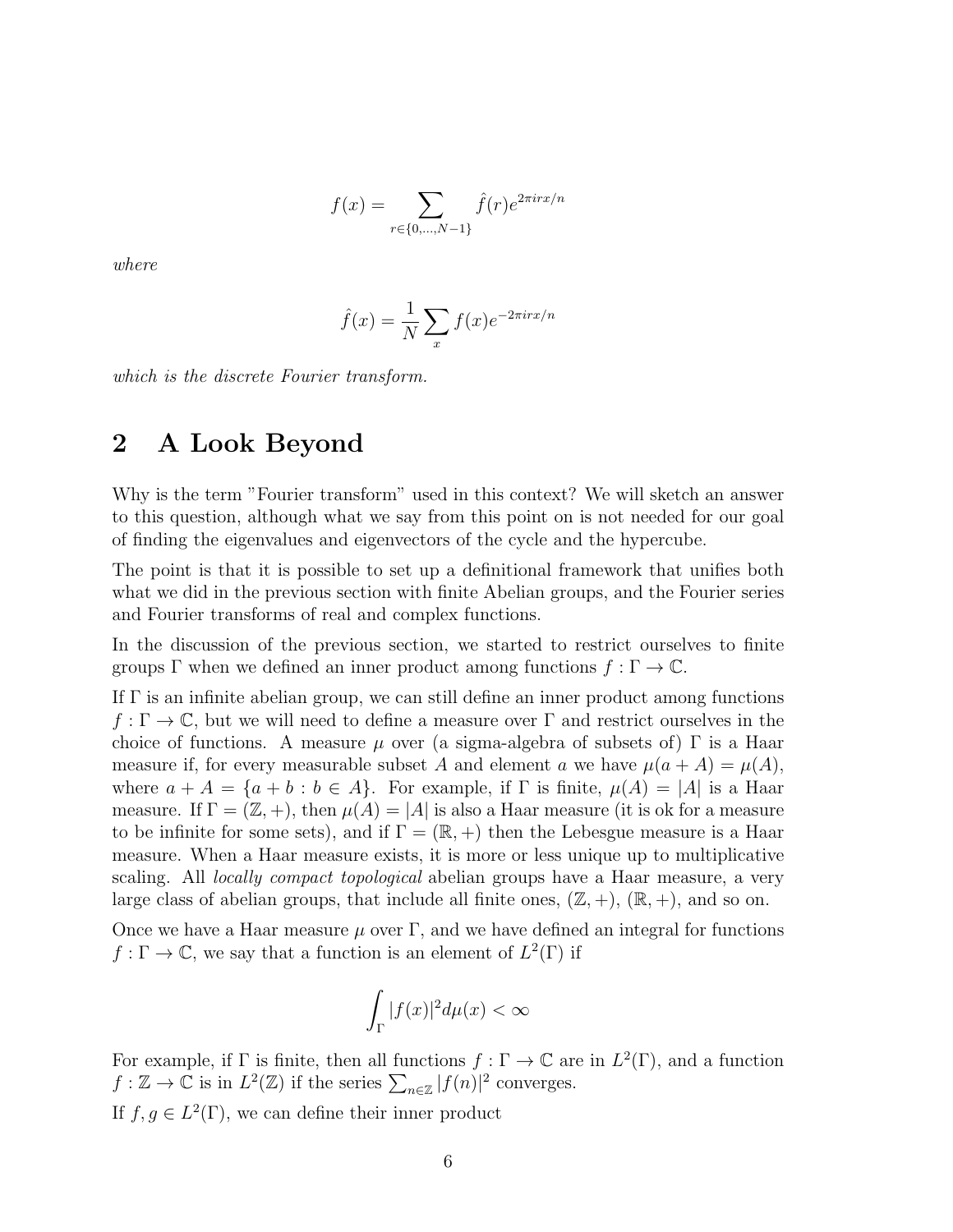$$
\langle f, g \rangle := \int_{\Gamma} f(x) g^*(x) d\mu(x)
$$

and use Cauchy-Schwarz to see that  $|\langle f, g \rangle| < \infty$ .

Now we can repeat the proof of Lemma [4](#page-2-0) that  $\langle \chi_1, \chi_2 \rangle = 0$  for two different characters, and the only step of the proof that we need to verify for infinite groups is an analog of Lemma [3,](#page-1-0) that is we need to prove that if  $\chi$  is a character that is not always equal to 1, then

$$
\int_{\Gamma} \chi(x) d\mu(x) = 0
$$

and the same proof as in Lemma [3](#page-1-0) works, with the key step being that, for every group element a,

$$
\int_{\Gamma} \chi(x+a) d\mu(x) = \int_{\Gamma} \chi(x) d\mu(x)
$$

because of the property of  $\mu$  being a Haar measure.

We don't have an analogous result to Theorem [9](#page-3-0) showing that  $\Gamma$  and  $\hat{\Gamma}$  are isomorphic, however it is possible to show that  $\hat{\Gamma}$  itself has a Haar measure  $\hat{\mu}$ , that the dual of  $\hat{\Gamma}$ is isomorphic to Γ, and that if  $f : \Gamma \to \mathbb{C}$  is continuous, then it can be written as the "linear combination"

$$
f(x) = \int_{\hat{\Gamma}} \hat{f}(\chi) \chi(x) d\hat{\mu}(x)
$$

where

$$
\hat{f}(\chi) = \int_{\Gamma} f(x) \chi^*(x) d\mu(x)
$$

In the finite case, the examples that we developed before correspond to setting  $\mu(A) :=$  $|A|/|\Gamma|$  and  $\hat{\mu}(A) = |A|$ .

**Example 12 (Fourier Series)** The set of characters of the group  $[0,1)$  with the operation of addition modulo 1 is isomorphic to  $\mathbb{Z}$ , because for every integer n we can define the function  $\chi_n : [0,1) \to \mathbb{C}$ 

$$
\chi_n(x) := e^{2\pi i x n}
$$

and it can be shown that there are no other characters. We thus have the Fourier series for continuous functions  $f : [0,1) \to \mathbb{C}$ ,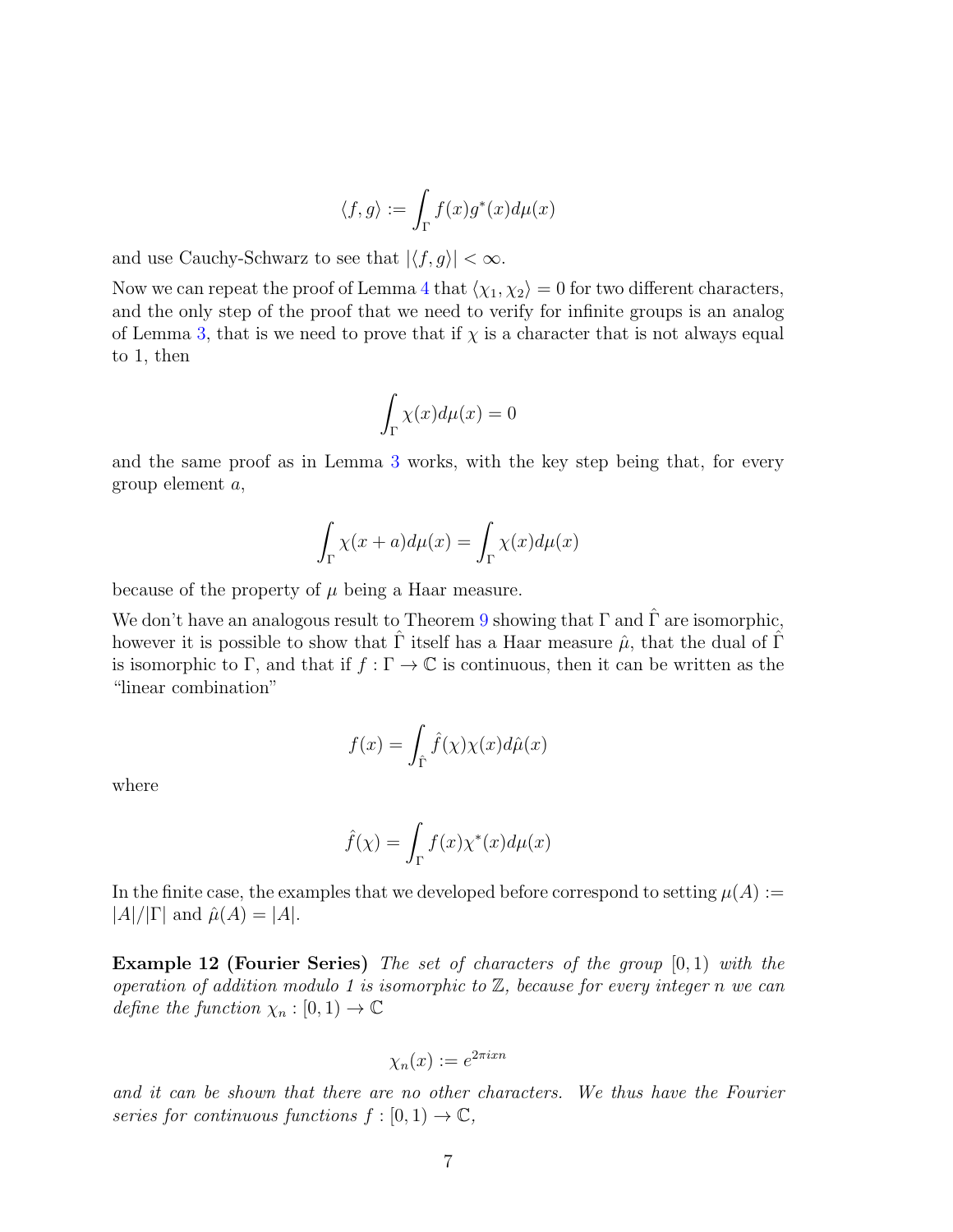$$
f(x) = \sum_{n \in \mathbb{Z}} \hat{f}(n) e^{2\pi i x n}
$$

where

$$
\hat{f}(n) = \int_0^1 f(x)e^{-2\pi i x n} dx
$$

## 3 Cayley Graphs and Their Spectrum

Let  $\Gamma$  be a finite group. We will use additive notation, although the following definition applies to non-commutative groups as well. A subset  $S \subseteq \Gamma$  is *symmetric* if  $a \in S \Leftrightarrow -a \in S$ .

**Definition 13** For a group  $\Gamma$  and a symmetric subset  $S \subseteq \Gamma$ , the Cayley graph  $Cay(\Gamma, S)$  is the graph whose vertex set is  $\Gamma$ , and such that  $(a, b)$  is an edge if and only if  $b - a \in S$ . Note that the graph is undirected and |S|-regular.

We can also define Cayley *weighted* graphs: if  $w : \Gamma \to \mathbb{R}$  is a function such that  $w(a) = w(-a)$  for every  $a \in \Gamma$ , then we can define the weighted graph  $Cay(G, w)$ in which the edge  $(a, b)$  has weight  $w(b - a)$ . We will usually work with unweighted graphs, although we will sometimes allow parallel edges (corresponding to positive integer weights).

Example 14 (Cycle) The n-vertex cycle can be constructed as the Cayley graph  $Cay(\mathbb{Z}/n\mathbb{Z}, \{-1,1\}).$ 

Example 15 (Hypercube) The d-dimensional hypercube can be constructed as the Cayley graph

 $Cay((\mathbb{Z}/2\mathbb{Z})^d, \{(1,0,\ldots,0), (0,1,\ldots,0), \ldots, (0,0,\ldots,1)\})$ 

where the group is the set  $\{0,1\}^d$  with the operation of bit-wise xor, and the set S is the set of bit-vectors with exactly one 1.

If we construct a Cayley graph from a finite abelian group, then the eigenvectors are the characters of the groups, and the eigenvalues have a very simple description.

**Lemma 16** Let  $\Gamma$  be a finite abelian group,  $\chi : \Gamma \to \mathbb{C}$  be a character of  $\Gamma, S \subseteq \Gamma$  be a symmetric set. Let A be the adjacency matrix of the Cayley graph  $G = Cay(\Gamma, S)$ . Consider the vector  $\mathbf{x} \in \mathbb{C}^{\Gamma}$  such that  $x_a = \chi(a)$ .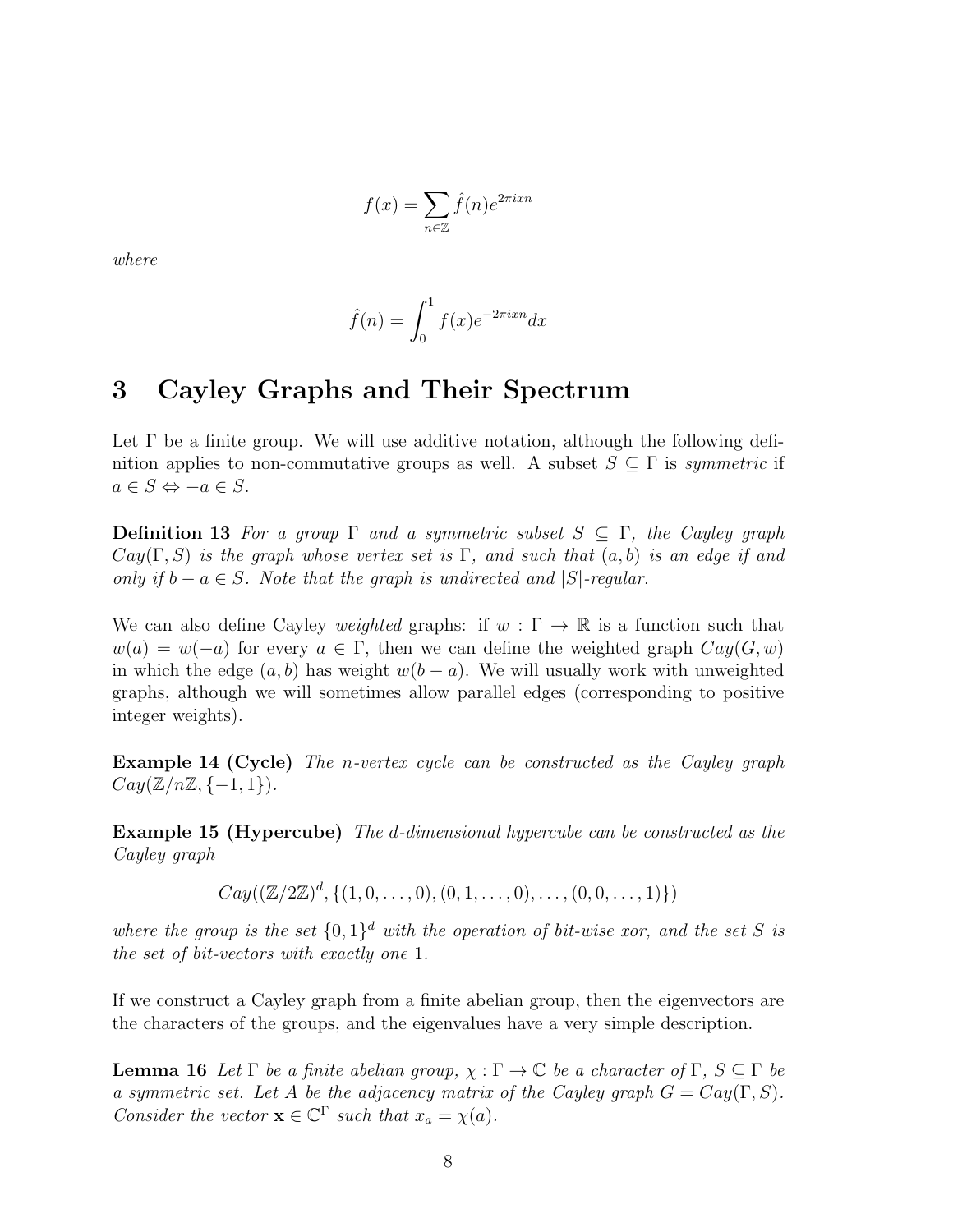Then  $x$  is an eigenvector of  $G$ , with eigenvalue

$$
\sum_{s \in S} \chi(s)
$$

PROOF: Consider the  $a$ -th entry of  $Mx$ :

$$
(A\mathbf{x})_a = \sum_b A_{a,b} x_b
$$

$$
= \sum_{b:b-a\in S} \chi(b)
$$

$$
= \sum_{s\in S} \chi(a+s)
$$

$$
= x_a \cdot \sum_{s\in S} \chi(s)
$$

And so

$$
A\mathbf{x} = \left(\sum_{s \in S} \chi(s)\right) \cdot \mathbf{x}
$$

 $\Box$ 

The eigenvalues of the form  $\sum_{s \in S} \chi(s)$ , where  $\chi$  is a character, enumerate all the eigenvalues of the graph, as can be deduced from the following observations:

- 1. Every character is an eigenvector;
- 2. The characters are linearly independent (as functions  $\chi : \Gamma \to \mathbb{C}$  and, equivalently, as vectors in  $\mathbb{C}^{\Gamma}$ );
- 3. There are as many characters as group elements, and so as many characters as nodes in the corresponding Cayley graphs.

It is remarkable that, for a Cayley graph, a system of eigenvectors can be determined based solely on the underlying group, independently of the set S.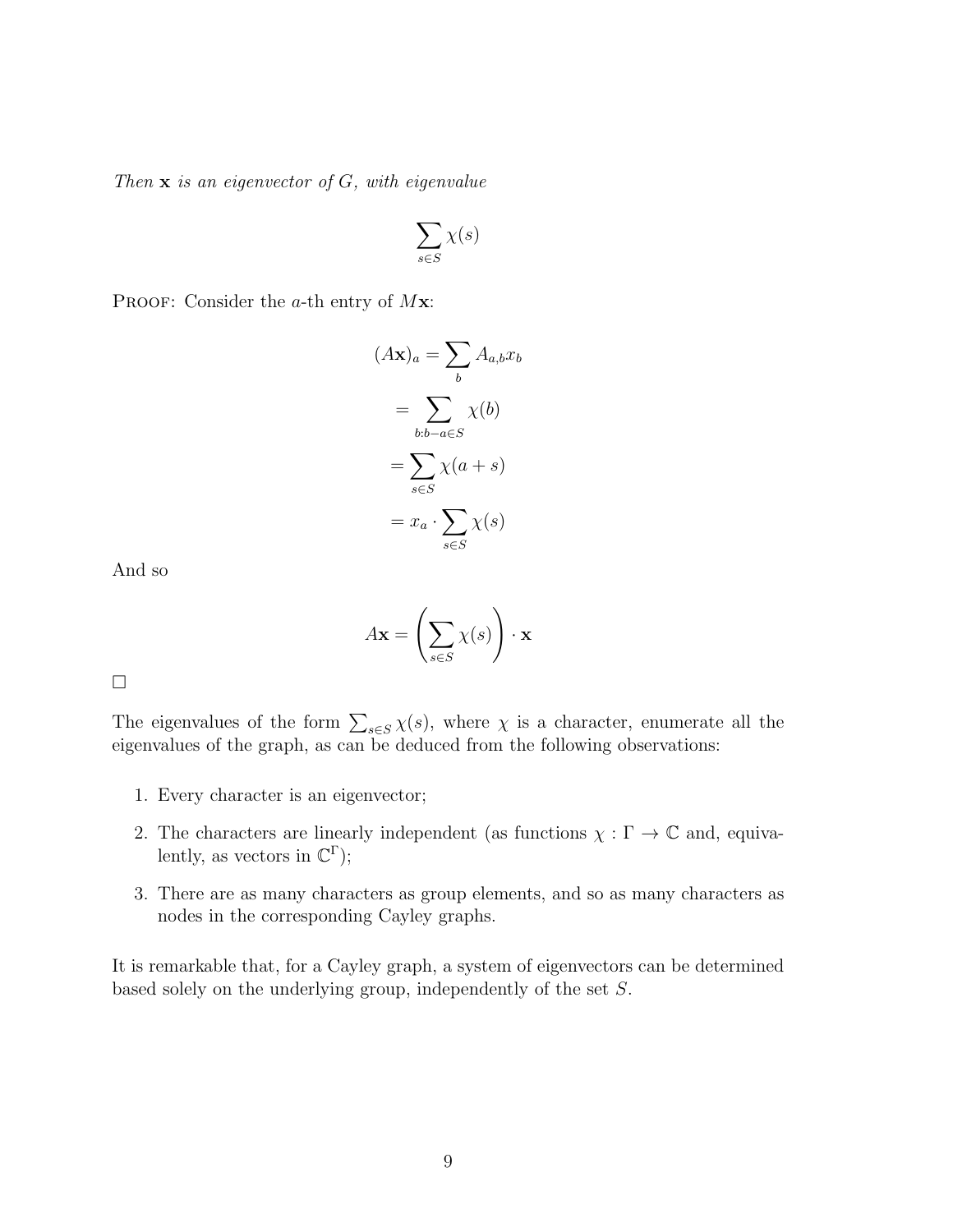#### 4 The Cycle

The n-cycle is the Cayley graph  $Cay(\mathbb{Z}/n\mathbb{Z}, \{-1, +1\})$ . Recall that, for every  $n \in \mathbb{Z}$  $\{0,\ldots,n-1\}$ , the group  $\mathbb{Z}/n\mathbb{Z}$  has a character  $\chi_r(x) = e^{2\pi i r x/n}$ .

This means that for every  $r \in \{0, \ldots, n-1\}$  we have the eigenvalue

$$
\lambda_r = e^{2\pi i r/n} + e^{-2\pi i r/n} = 2\cos(2\pi r/n)
$$

where we used the facts that  $e^{ix} = \cos(x) + i \sin(x)$ , that  $\cos(x) = \cos(-x)$ , and  $\sin(x) = -\sin(-x)$ .

For  $r = 0$  we have the eigenvalue 2. For  $r = 1$  we have the second largest eigenvalue  $2\cos(2\pi/n) = 2 - \Theta(1/n^2)$ . If  $\lambda$  is an eigenvalue of the adjacency matrix, then  $1 - \lambda/2$ is an eigenvalue of the normalized Laplacian. From the above calculations, we have that the second smallest Laplacian eigenvalue is  $\Theta(n^{-2})$ .

The expansion of the cycle is  $\phi(C_n) \geq 2/n$ , and so the cycle is an example in which the second Cheeger inequality is tight.

## 5 The Hypercube

The group  $\{0,1\}^d$  with bitwise xor has  $2^d$  characters; for every  $r \in \{0,1\}^d$  there is a character  $\chi_r: \{0,1\}^d \to \{-1,1\}$  defined as

$$
\chi_r(x) = (-1)^{\sum_i r_i x_i}
$$

Let us denote the set S by  $\{e^1, \ldots, e^d\}$ , where we let  $e^j \in \{0,1\}^d$  denote the bit-vector that has a 1 in the j-th position, and zeroes everywhere else. This means that, for every bit-vector  $r \in \{0,1\}^d$ , the hypercube has the eigenvalue

$$
\sum_{j} \chi_r(e^j) = \sum_{j} (-1)^{r_j} = -|r| + d - |r| = d - 2|r|
$$

where we denote by |r| the *weight* of r, that is, the number of ones in r.

Corresponding to  $r = (0, \ldots, 0)$ , we have the eigenvalue d.

For each of the d vectors r with exactly one 1, we have the second largest eigenvalued– 2. The second smallest Laplacian eigenvalue is  $1 - (d - 2)/d = 2/d$ .

Let us compute the expansion of the hypercube. Consider "dimension cuts" of the form  $S_i := \{x \in \{0,1\}^n : x_i = 0\}$ . The set  $S_i$  contains half of the vertices, and the number of edges that cross the cut  $(S_i, V - S_i)$  is also equal to half the number of